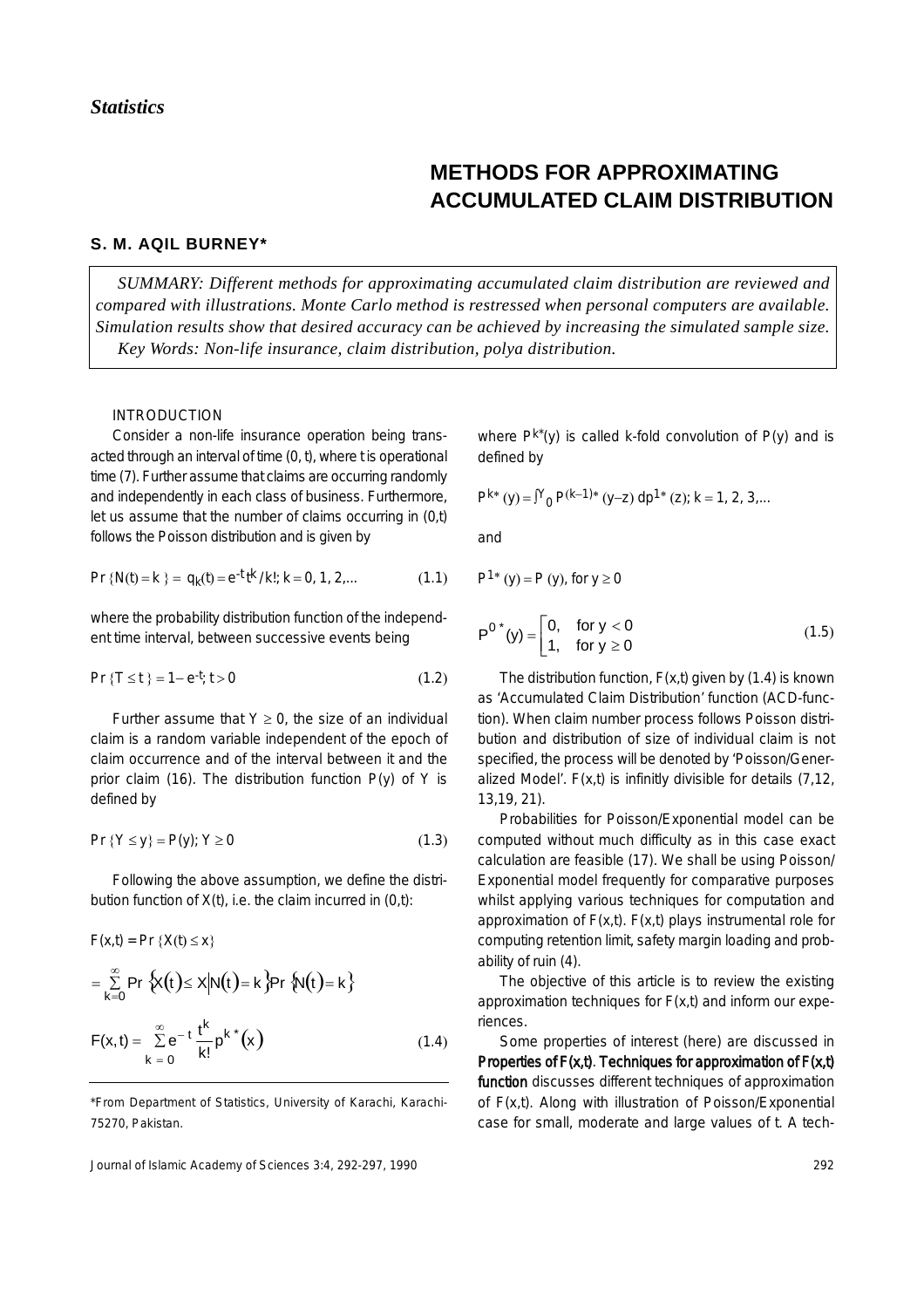## ACCUMULATED CLAIM DISTRIBUTION BURNEY

niques for approximating F(x,t), using Laguerre Polynomials (9), is discussed in this section briefly.

Simulation can also be used for computing  $F(x,t)$  and results are encouraging and discussed in Monte Carlo method.

#### PROPERTIES OF F(x,t)

We will discuss some of the properties of  $F(x,t)$  which are of use while computing this function.

Let us now define the moment generating function of the ACD-function,  $F(x,t)$ , by the following integral

$$
M(s, t) = \int_{0}^{\infty} e^{-sx} d_{x} F(x, t)
$$
 (2.1)

when the claim number process is Poisson then (2.1) becomes

 $M(s, t) = exp {t (P(s) - 1)}$  (2.2)

where

$$
P(s) = \int_{0}^{\infty} e^{-sx} d_x P(x)
$$
 (2.3)

and s is an auxiliary variable.

The moments of ACD-function can be found using following expression:

$$
\mu_r = (-1)^r d^r M(s, t) / ds^r \big|_{s=0} \text{ for } r = 0, 1, 2, \dots \tag{2.4}
$$

The following first four moments about origin for Poisson/Generalized model can obtained from (2.4).

$$
\mu'_{1} = P_{1}t
$$
  
\n
$$
\mu'_{2} = P_{2}t + (P_{1}t)^{2}
$$
  
\n
$$
\mu'_{3} = P_{3}t + 3P_{1}P_{2}t^{2}
$$
  
\n
$$
\mu'_{4} = P_{4}t + 3P_{2}^{2}t^{2} + 4P_{1}P_{3}t^{2} + 6P_{1}^{2}P_{2}t^{3} + P_{1}^{4}t^{4}
$$
 (2.5)

where  $P_1$ ,  $P_2$ ,  $P_3$  and  $P_4$  are first four moments of P(y).

The moments about mean  $(\mu'_r)$  in terms of moments about origin (µ<sub>r</sub>) are given by

$$
i_{r} = \sum_{j=0}^{r} {r \choose j} i_{r-j} (-1)^{j} i_{1}^{j}
$$
 (2.6)

Using the expected value of a claim amount as a unit of measurement such that

 $P_1 = \int_0^\infty x \, dP(x) = 1$ 

We have first four moments about mean

$$
\mu_1 = 0
$$
  
\n
$$
\mu_2 = P_2 t
$$
  
\n
$$
\mu_3 = P_3 t
$$
  
\n
$$
\mu_4 = P_4 t + 3P^2 2t^2
$$

In Polya/Generalized case, when  $q_k(t_t)$  is

$$
q_{k}(t) = \left[\begin{array}{c} h + k - 1 \\ k \end{array}\right] \left[\begin{array}{c} h \\ h + t \end{array}\right] \left[\begin{array}{c} t \\ h + t \end{array}\right]
$$

and the m. g. f. of F (x,t) is given by

$$
M(st) = \{1 - (P(s) - 1)t/n\}^{-n} \text{ for } n > 0 \tag{2.8}
$$

In case n tends to infinity, (2.8) straight away reduces to the Poisson/Generalized case given by (2.2).

TECHNIQUES FOR APPROXIMATION OF F(x,t) FUNCTION

Direct numerical calculations of  $F(x,t)$  often lead to very cumbersome expressions (17), which are not handy for practical purposes, therefore, one of the major problems in risk theory is search for a suitable approximations for  $F(x,t)$ .

There are numerous methods for obtaining approximate expressions of F(x,t) such as Normal approximation, Edgeworth series expansion of F(x,t) Esscher approximation, NP method, inversion of characteristic function (Seal 1979), Pearson frequency curves (5), Gamma approximation (Seal 1976) Generalized Lambda (2, 3, 14), and Laguerre polynomial approximation (9).

# **Edgeworth series approximation**

The normal approximation  $(1)$  to  $F(x,t)$  is in fact a very special case of a more generalized form of Edgeworth series expansion (Kendall and Stuart 1977) F(x,t) in Edgeworth expansion is given by

$$
F(x,t) = \Phi\left(\frac{x-t}{\sqrt{p_2 t}}\right) - \left(\frac{p_3}{6p_3\sqrt{p_2 t}}\right)\Phi^{(3)}\left(\frac{x-t}{\sqrt{p_2 t}}\right) + \frac{p_4}{24tp_2^2}\Phi^{(4)}\left(\frac{x-t}{\sqrt{p_2 t}} + \frac{p_3}{72tp_2^3}\Phi^{(6)}\left(\frac{x-t}{\sqrt{p_2 t}}\right) + O\left(t^{-3/2}\right)\right)
$$
\n(3.3)

r  $(r)$ <sub>(x)</sub>  $d^{(r)}$ dx where  $\Phi^{(r)}(x) = \frac{d^{(r)} \Phi(x)}{r}$ 

and 
$$
P_r = E(X^r) = \int_0^\infty x_r dP(x), r = 0, 1, 2,...
$$

293 Journal of Islamic Academy of Sciences 3:4, 292-297, 1990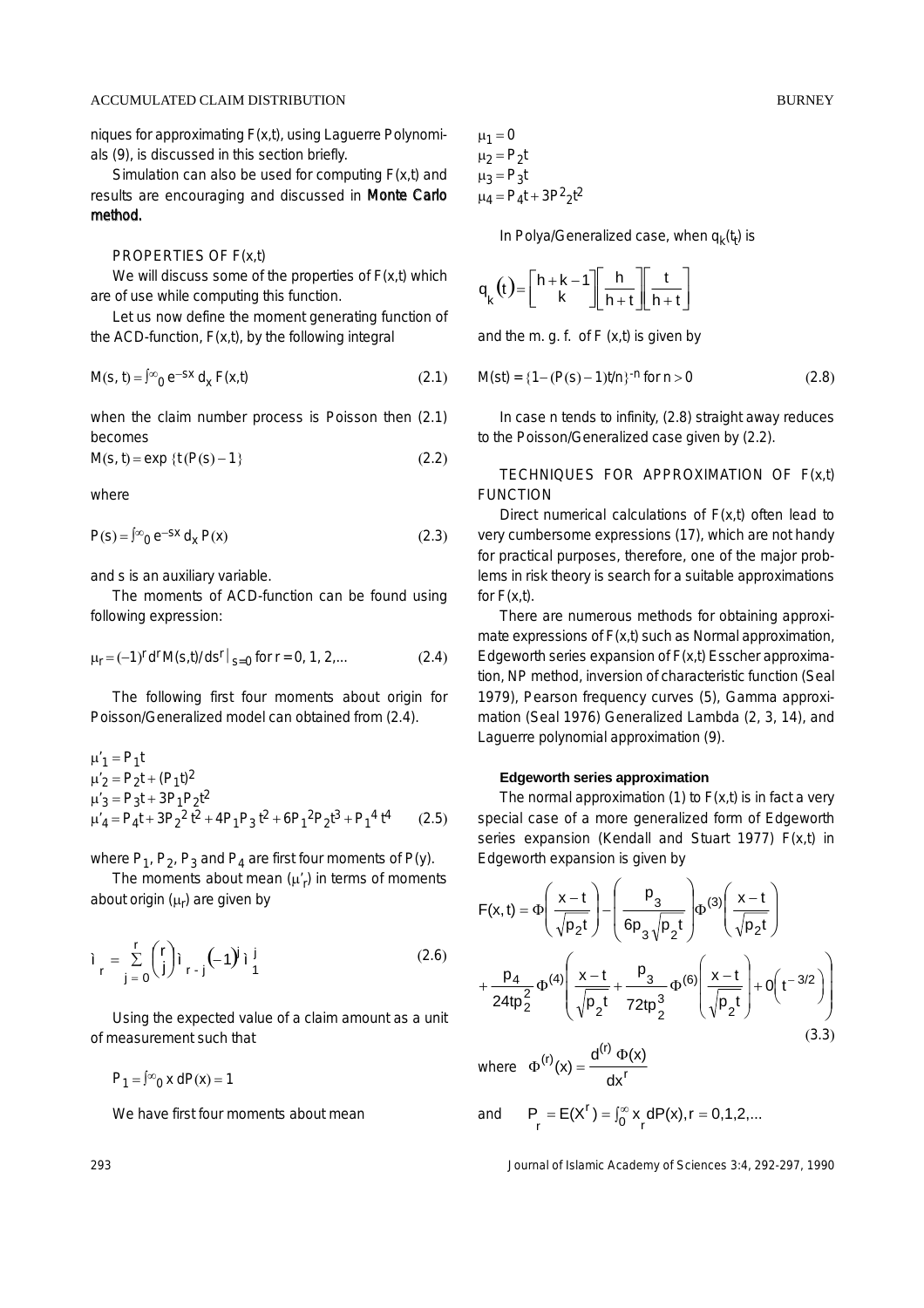#### ACCUMULATED CLAIM DISTRIBUTION

(1). This series (3.3) is semi-convergent when  $n \rightarrow \infty$  for a fixed value of t. However, by taking suitable number of terms this expansion provides reasonable results in the neighborhood of mean value of X(t) (Table 1). From risk theoretical point of view the main region of interest, whilst studying ACD-functions, is the neighborhood of mean value to the extend of two to three times the standard deviation. We, therefore, need some improvement in the Edgeworth expansion and this improved method of approximation for  $F(x,t)$  is called normal power method and is given by (1,18). The approximated value of  $F(x,t)$  is given by

$$
F(x,t) = \Phi \left\{ \sqrt{\left( 1 + \frac{9}{\beta_1} + \frac{6}{\sqrt{\beta_1}} \cdot \frac{x-t}{\rho_2 t} \right)} - \frac{3}{\sqrt{\beta_1}} \right\}
$$
(3.9)

provided  $x \ge t + (p_3 / 6p_2)(1-9 / \gamma^2)$  and  $p_1$ ,  $p_2$  and  $p_3$  exist.

Accuracy of this approximation is demonstrated in case of Poisson/Negative Exponential case (Illustration 2). As apparent from Table 1, for small values of t, NP method gives poor results but provides satisfactory fit for middle range and gives surprisingly good results for large values of t. However, for x-t, NP method provides satisfactory results even for small values of t. This method uses only first three moments about mean and gives reasonably close results when the skewness is of moderate size i.e.  $\gamma_1 \leq 2$ .

Illustration 1 (Poisson/Exponential model)  $q_k(t) = e^{-t}$ .  $t^k / k!$ ,  $k = 0, 1, 2, ...$  $p(x) = 1 - e^{-t} x > 0$  $x_0 = (x-t)/\sqrt{(p_2t)}$ 

## **Laguerre approximation**

The  $F(x,t)$  can be approximated using Laguerre polynomials (Magnus et al. 1988) assuming the first m **BURNEY** 

moments  $\mu_1$ ,  $\mu_2$ ,...,  $\mu_m$  about origin exist. Making use of the definition of Laguerre polynomials, we write

$$
f_{m}(x,t) = \sum_{r=0}^{m} C_{r} L_{r}^{(n)}(x) \theta_{n}(x)
$$
 (3.10)

and

$$
F_{m'}(x,t) = \int_0^x f_{m'}(y,t) \, dy \text{ for } m \le m \tag{3.11}
$$

where  $\theta_n(x) = e^{-x} \cdot x^{n-1} / \Gamma n$  for  $x \ge 0$  C<sub>r</sub> are arbitrary coefficients and  $L^{(n)}$ , (x) are Laguerre polynomials for  $r = 0, 1$ , 2,...m. The values of n and  $C_r$  may be determined by the method of moments (9).

#### **The gamma approximation**

We have seen in the foregoing sections that various techniques can be followed to arrive at the approximate form of ACD-function. Among these methods NP approximation may be preferred because of its simplicity. Buhlmann (1974) has also recommended this technique. Seal (1976) on the other hand emphasized on a simple gamma distribution (Pearson-type III) for approximating  $F(x,t)$ . We have also experienced that ACD-function in following form can be used

$$
\mathsf{F}\left(+z\sqrt{\mu_{z'}t}\right) \equiv (\sqrt{\Gamma\alpha})_0^{a+z\sqrt{\alpha}} e^{-y} y^{\alpha-1} dy \qquad (3.10)
$$

$$
= \mathsf{G}\left(\alpha, \alpha + z\sqrt{\alpha}\right)
$$

where G (...) notation is for the incomplete gamma ratio, and  $\alpha$  is a function of t given by

$$
\alpha=4/\beta=4\mu^3/\mu^2
$$

and

$$
z = (\mu + \eta t) / \sqrt{(tp)}_2
$$

|  | $x_0$    | $t = 10$ |                | $t = 100$ |                | $t = 1000$        |           |  |
|--|----------|----------|----------------|-----------|----------------|-------------------|-----------|--|
|  |          | Seal     | N <sub>P</sub> | Exact     | N <sub>P</sub> | <b>Exact Seal</b> | <b>NP</b> |  |
|  |          | 1972     |                | Seal      |                | 1972              |           |  |
|  | $-3$     | ٠        |                | .00037    | .00098         | .00098            | .00098    |  |
|  | $-2$     | .00234   | .00338         | .01669    | .01683         | .02091            | .02092    |  |
|  | $-1$     | .15470   | .15885         | .15833    | .15865         | .15862            | .15865    |  |
|  | $\Omega$ | .54489   | .54397         | .51411    | .51409         | .50446            | .50446    |  |
|  | 1        | .84384   | .84134         | .84163    | .84134         | .84137            | .84134    |  |
|  | 2        | .96236   | .96113         | .97186    | .97201         | .97547            | .97546    |  |
|  | 3        | .99308   | .99274         | .99718    | .99721         | .99823            | .99823    |  |
|  | 4        | .99897   | .99820         | .99983    | .99983         | .99994            | .99994    |  |
|  | 5        | .99987   | .99906         | .99990    | .99990         | .99999            | 1.00000   |  |

Table 1

Journal of Islamic Academy of Sciences 3:4, 292-297, 1990 294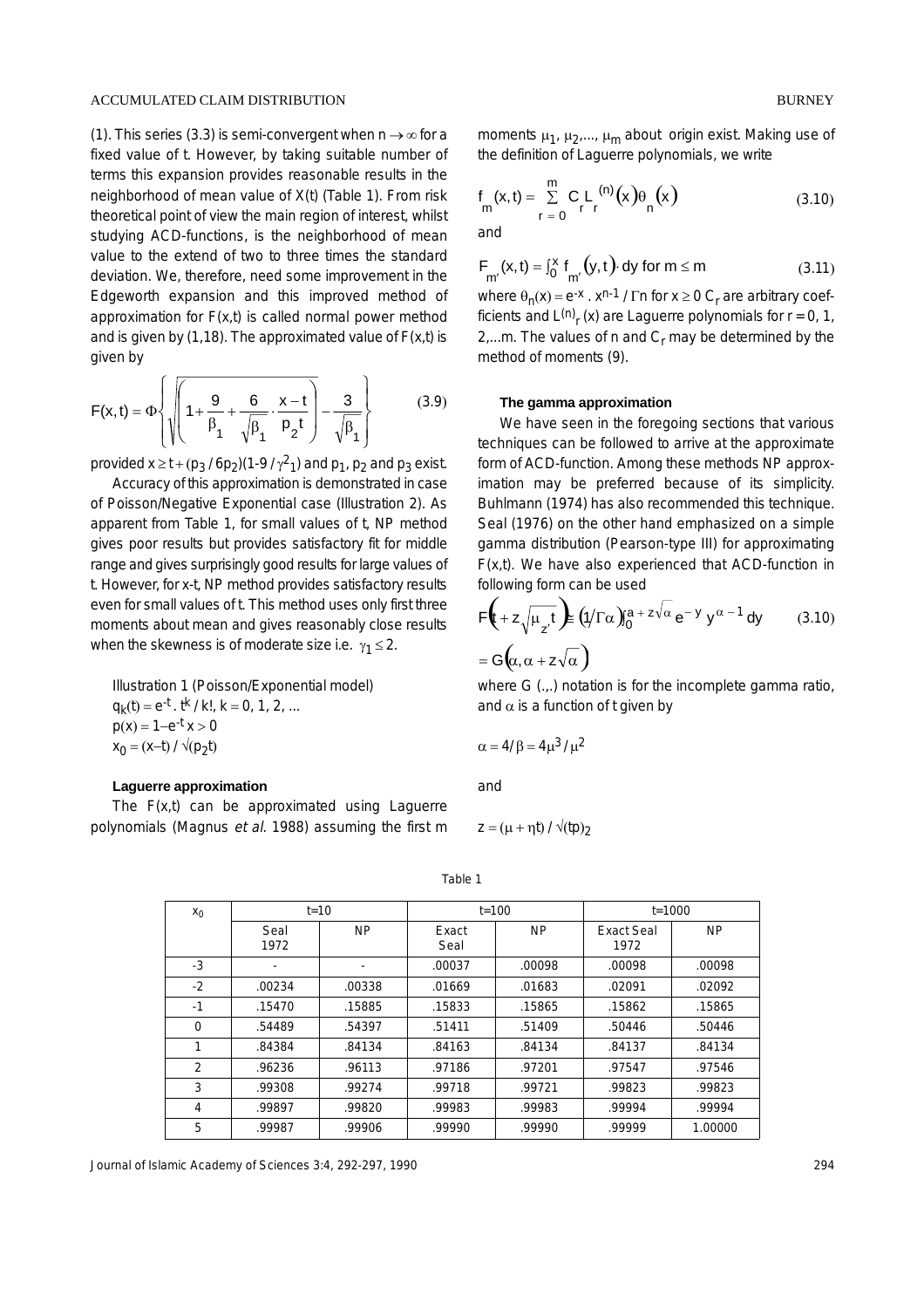where  $\mu$  and  $\mu$  are second and third moments about mean of  $F(x,t)$  and  $\eta$  is safety loading margin.

Simple programmable calculators can be used to compute incomplete gamma ratio in (3.24). Also tables of the incomplete gamma ratio prepared by Khamis and Rudert (11) can be used. Both Bhattacharjee (1970) and Chi-Leung Lau (1980) have produced computer programmes for computing the incomplete gamma ratios. An important feature of using the gamma distribution as an approximation  $(3.10)$  to  $F(x,t)$  is that only the first three moments of the distribution of the claim amount are required. Table 2 exhibits the closeness of the values of  $F(x,t)$ , for Poisson/Exponential case when  $t = 10$ .

Values computed by Seal (17) and values calculated by using NP formula are also given for comparison purposes.

#### **Pearson system of curves**

Consider the ACD-function and let us assume that in the Poisson/Generalized case its parameters can be estimated from the moments of  $kF(x,t)$  given by (2.7) then an appropriate form of Pearson System of Curves (5), can be chosen to give an approximation of  $F(x,t)$  for known values of  $β_1$  and  $β_2$ . Assuming that the given Curve is one of the Pearson System of Curves then table of the standardized deviates, for different values of  $\beta_1$  and  $\beta_2$ , can be used for various practical purposes. However, utility of this method is restricted because the limited range of the tables of percentage points of Pearson System of Curves for given  $\beta_1$  and  $\beta_2$ .

In the following Illustration 2, Poisson/Inverse Guassian model is considered.

Illustration 2: Poisson/Inverse Guassian model

 $q_k(t) = e^{-t} t^{k} / k!$ ,  $k = 0, 1, 2, ...$ 

and

$$
P(x) = \{ \frac{\lambda}{2} p \pi x^3 \}^{1/2} \exp \{ -\lambda (x-\mu)2 / 2\mu^2 x \}
$$
  
x > 0,  $\mu > 0$ ,  $\lambda > 0$ 

The moments about mean of  $F(x,t)$  in this case are given by (20)

 $\mu_2 = (1 + 1/\lambda)^t$  $\mu_3 = (3 / \lambda^2 + 3 / \lambda + 1)t$  $\mu_4 = (1 + 6 / \lambda + 15 / \lambda^3)t + 3(1 + 1 / \lambda)^2 t^2$ 

Further assume  $\mu = 1$  and  $\lambda = 2.20408$  (18), which leads to  $\beta_1 = 2.88810/t$  and  $\beta_2 = 4.050869 + 3.$ 

The criterion for application of Pearson type III curve, i.e.  $2\beta_2 - 3\beta_3 = 6$ , to some extent holds in this case. It, therefore, follows that F(x,t) for the above values of  $\beta_1$  and  $β<sub>2</sub>$  can be approximated by a Pearson type III with the parameter  $p = (4 / \beta_1) - 1$  (5).

## **Monte Carlo method**

Monte Carlo techniques can also be used to approximate  $F(x,t)$  when claim occurrence distribution  $q_k(t)$  and claim amount distribution are known. Using this experimental mathematics (15)  $F(x,t)$  can be simulated. For the simulation of ACD-function, a randon number is generated to get random deviates from  $q_k(t)$  by solving the equation

$$
\zeta = \sum_{m=0}^{k} q_m(t)
$$

| $X_0$          | Seal (1972) | NP Method | Gamma     |           |                                   |
|----------------|-------------|-----------|-----------|-----------|-----------------------------------|
|                |             |           | Guassian* | Simpson** | $P(\alpha, a+z\sqrt{\alpha})$ *** |
| $-2$           | .00234      | .00338    | .00371    | .00371    | .00371                            |
| $-1$           | .15470      | .15865    | .15267    | .15267    | .15274                            |
| $\Omega$       | .54489      | .54397    | .54427    | .54460    | .54461                            |
| 1              | .84384      | .84135    | .84485    | .84498    | .84499                            |
| 2              | .96236      | .96113    | .96367    | .96245    | .96248                            |
| 3              | .99308      | .99274    | .99730    | .99305    | .99290                            |
| $\overline{4}$ | .99897      | .99890    | .99962    | .99876    | .99888                            |
| 5              | .99987      | .99986    | .99992    | .99981    | .99984                            |

Table 2: Values of F(x,t) in Poisson/Exponential case (t = 10 and  $X_0 = (x-t)/\sqrt{2t}$ ).

\* Guassian Quadrature formula was used for integrating the Gamma function.

\* \* Simpson's general formula was used for integrating Gamma function (10).

\* \* \* Khamis and Rudert (11) tables were used.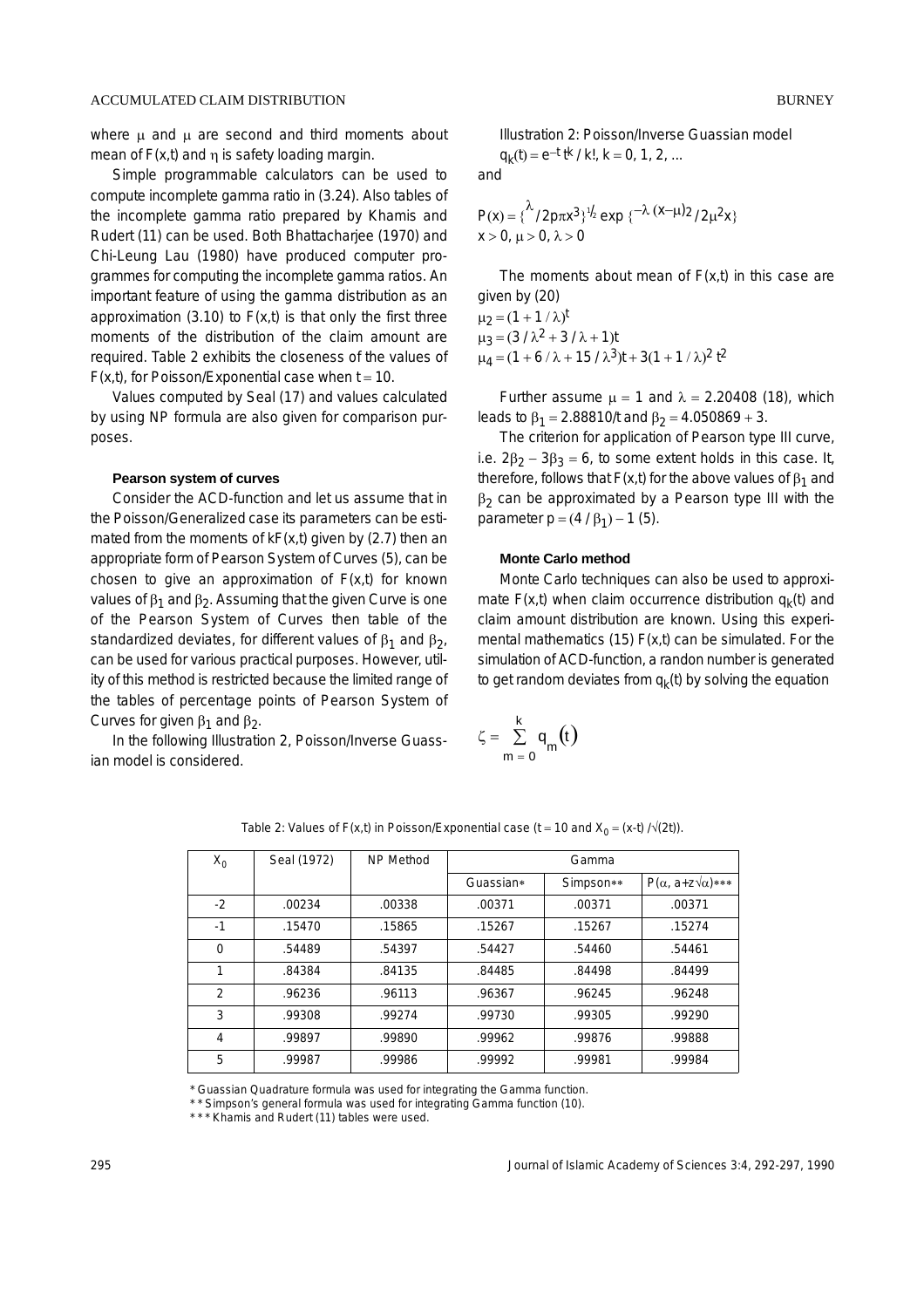| $x_0$    | Seal (1972) F $(x_0, 10)$ | Simulated F $(x_0, 10)$ |  |
|----------|---------------------------|-------------------------|--|
| $-3$     |                           | -                       |  |
| $-2$     | .00234                    | .003                    |  |
| $-1$     | .15470                    | .163                    |  |
| $\Omega$ | .54489                    | .539                    |  |
| 1        | .84384                    | .849                    |  |
| 2        | .96230                    | .962                    |  |
| 3        | .99308                    | .998                    |  |
| 4        | .99897                    | 1.000                   |  |
| 5        | .99987                    | 1.000                   |  |

Table 3

(The Kolmogorov-Smirnow Statistics,  $D_N$  is. 03869 and  $D_N = 1.2$ )<sup>(.05)</sup>

where  $0 \le \zeta \le 1$  is a random number. Say  $k = k_1$  is the solution of (3.11), then  $k_1$  random numbers  $r_{11}$ ,  $r_{12}$ ,...., $r_{1k1}$ are generated using the equation

 $r_{1i} = P(x)$ 

Using (3.12), we obtain  $x_{11}$ ,  $x_{12}$ ,....,  $x_{1k1}$  random deviates, and

$$
x_1 = \sum_{i=1}^k x_{1i}
$$

gives the first sample point of the ACD-function.

Following the aforestated technique, a number of sample points of  $F(x,t)$  can be generated to get desired accuracy. An estimate of  $f(x,t)$  can be obtained by constructing empirical distribution function  $S_n(x)$  (8), given by

$$
S_n(x) = \begin{bmatrix} 0 & x < x \\ i/n & x \leq x_{(i)} \leq x_{(i+1)} \\ 1 & x \geq x_{(n)} \end{bmatrix} \text{ for } i = 1, 2, 3 \quad n-1
$$

where n denotes the sample size and  $x_{(i)}$  denotes the value of the order Statistic.

The empirical distribution function  $S_n(x)$  gives an unbiased estimate of  $F(x,t)$  and standard error of  $S_n(x)$ depends on n with upper bound 1/2√n. In risk theory right hand tail area of  $F(x,t)$  is of importance and the values of the order  $10^{-1}$  to  $10^{-3}$  are of interest for practical purposes such as determining retention limit for reinsurance. If high precision is required then 10<sup>6</sup> or more sample points are needed from F(x,t). Monte Carlo technique, though gives reasonably good result, but due to the cost involved its use is not very popular. This technique can now be used frequently as personal computer are available and this

Journal of Islamic Academy of Sciences 3:4, 292-297, 1990 296

simulation can be done on a personal computer. Another advantage is that Monte Carlo techniques can be used even when  $q_k(t)$  is not a Poisson distribution provided that it is suitable for computer input (15).

In illustration 3 Poisson/Exponential model is simulated and results are given in Table 3. It is found that there is no significant difference at level .05, in simulated distribution and results of Seal (17) (Kolmogorov-Smirnov test was used). During this simulation experiment we have noted we can get desired accuracy by increasing the sample size at the cost of increase in CPU time. However, for practical purposes a simulated sample of size 1000 is sufficient to get accuracy up to third decimal place.

In last it is of interest to mention that ACD-function can be computed by numerical inversion of characteristic function. Seal (1977, 18) discussed in detail the methods for inversion of characteristic function and computed F(x,t) for Poisson/Exponential, Poisson/Inverse Gaussian, Waring/Exponential and Waring/Inverse Gaussian models.

Illustration 3 Poisson/Exponential model (t=10).

$$
q_k(t) = e^{-t} t^{k} / k!,
$$
  $k = 0, 1, 2,...$   
\n $P(y) = 1 - e^{-y},$   $y > 0$   
\n $x_0 = (x-t) / \sqrt{p^t}$ 

#### ACKNOWLEDGEMENT

Author is thankful to Mr. Ghulam Hussain, Assistant Professor, Department of Statistics for providing the computational assistance during this work. Acknowledgements are also due to Dr. M. A. Hashmi (Manager for Pakistan, Royal Insurance, plt. Pakistan) for his valuable guidance through out this work.